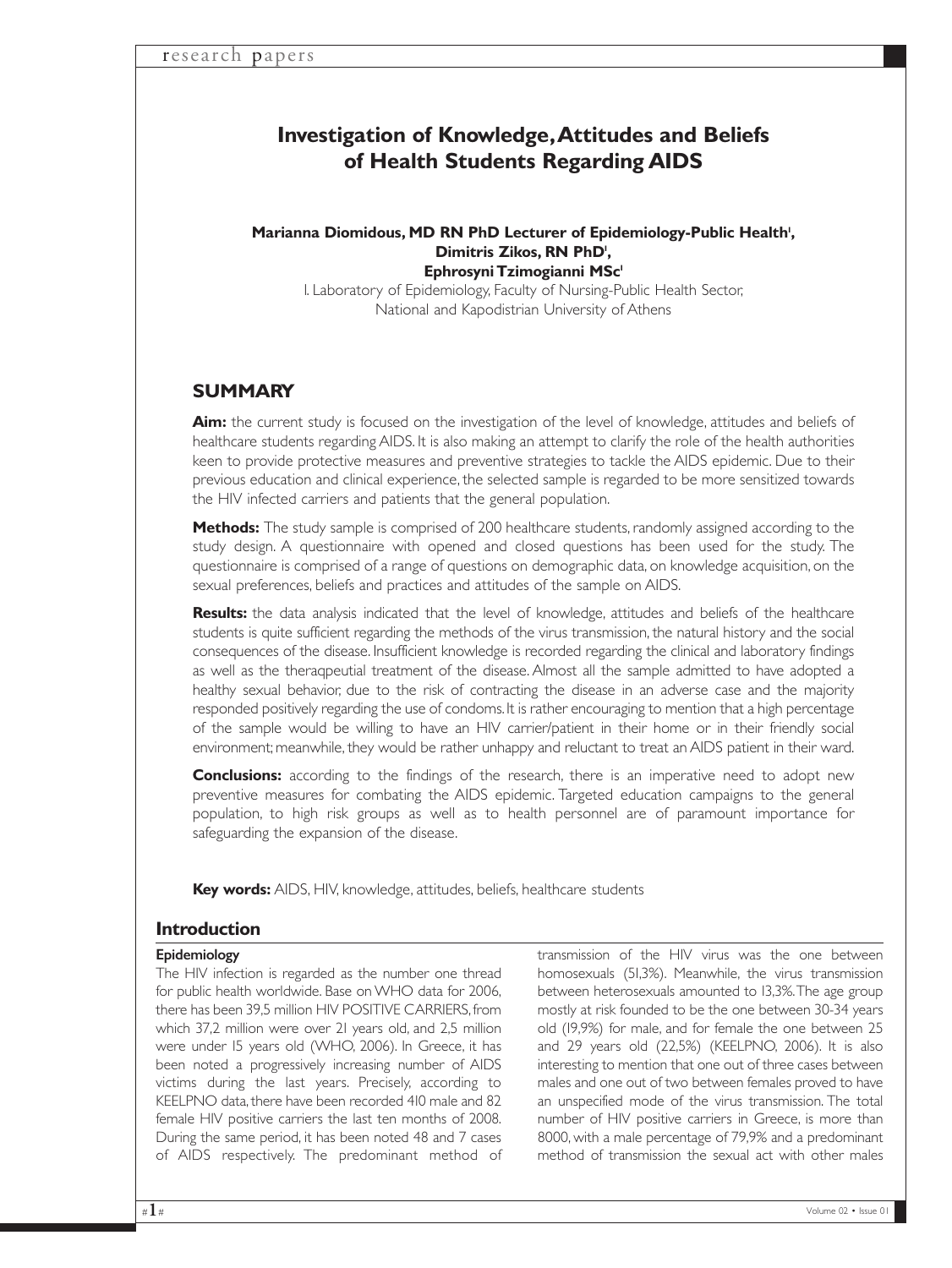#### (46,3%).

From the onset of the AIDS epidemic until the recent years, the disease was found to be gradually increasing both for male and female population. From the year 2000 until the year 2002, the number of new AIDS case was decreasing. Unfortunately, from the year 2002 and on, the number of HIV victims is continuously rising.

Meanwhile there was an increasing trend of the epidemic, both for men and women. In contrast from the year 2000 the number of HIV positive carriers and patients started to gradually decrease until 2002. From that point though it has been noted a continuous increase in the number of HIV positive cases until the present time (KEELPNO 2006)

In the midst of the nineties the proportion of homosexuals in the totality of ΗIV positive carriers and patients amounted to a rather subtle decrease, using in reported coming years and becoming stable at the dawn of the decade, remaining the principal grouch affected by the HIV virus. In contrast the heterosexual transmission in the general population during the years (Dardaresis, 2005), (Tsantes, 2005) The immigrants coming from the sub-Saharan area and Central an d East Europe are the most common cases included in this high risk group (Nikolopoulos 2005). In any case, the percentage of HIV positive users remains in relatively low rates in Greece in comparison with other European countries (KEEΛΠΝΟ 2006) Scientists report that the rather increase in the numbers of HIV positive carriers and patients in our country is due to a change in sexual behavior, focusing on the fact of exchanging multiple sexual partners as well as on the fact of not taking any precautions during the sexual act.This problem is furthermore complicated by the fact of the increasing number of immigrants living in Greece coming from countries with not well organized healthcare systems.

In a worldwide scale the number of HIV positive carriers from the year 2008 amount to 39,5 million people from 70% are male. From this percentage the 38,3% are male homosexual, and 46,7% are heterosexuals pertaining in the high risk grout of the general population. The majority of the HIV positive diagnosed cases concerns young adults in the age of 35 of age and older.

#### Knowledge,Attitudes and Beliefs of AIDS in Greece.

There are quite a few research studies regarding the investigation of knowledge, attitudes and beliefs regarding AIDS. In Greece during the first years of the epidemic it has been noted racism against HIV positive carriers and patients. During the year 1993-4 it has been undertaken a research study to investigate students' knowledge and attitudes towards the disease from Grigoriadou et al. The selected sample for this study amounted to 720 students at the age group of 18-24- years old working at ΟΑΕ∆ (Hellenic Organization of Job Offering).The results of the study unfortunately indicated a kind of racism towards HIV positive carriers and patients. Precisely percentage of 24,8% reported the need to classify the identity of the individuals willing to be examined for the existence of the HIV virus meanwhile a percentage of 27,1% mentioned that HIV positive carriers and patients should be isolated for not spreading the disease and 15,1% reported to be totally not interested for the AIDS victims.

To the positive side of the results, it has to be noted that a high percentage of 94,5% thinks that a state specific policy has to be established to protect HIV positive carriers and patients, meanwhile, a similarly high percentage of 81% feels sympathetic for these people. Similar were also the results of a study undertaken three years after the above mentioned study by Meracou et al in 2002. The selected sample for this study was 702 students pertaining to the age group of 15-20 years old studying in 15 Educational and Technological Institutions residing at the wider Athens area, during the year 1997.The results of this study indicated that a high percentage of 89,65% believes that HIV positive carriers and patients are a threat for the society as a whole, meanwhile a percentage of 31,75% would feel absolutely embarrassed if it would be notified to be an HIV positive carrier. Apart of that a relatively high percentage (76,5%) reported that it would still socialize with HIV positive carriers and patients, if needed. A related study has also been undertaken by Sapountzi-Krepia in two departments of the Technological Educational Institution (TEI) of Athens in 2000.The sample selected comprised of the students of the Public Health pertaining at the age group of 18-30 years old. The results of the study indicated an unwillingness to provide care to HIV positive carriers and patients. Precisely, a percentage of 44,58% accepted to provide care to HIV positive carriers and patients, if that would be necessary, meanwhile a percentage of 53,3% refused to answer or reported vaguely in terms of reacting positively to provide care to AIDS victims. In relation to gender a percentage of 63,64% reported positively accepting to providing care to HIV positive carriers and patients, meanwhile female students in a percentage of 47,48% reported similar reactions. This is a fact that requires further investigation. Regarding the attitudes of healthcare students HIV positive carriers or patients a percentage of 76,6% reported positive attitudes, meanwhile a percentage of 21% suggested to continue their studies under special conditions.A percentage of 58,86% reported that it would discontinue any sexual relationships if he/she would be notified that his/her boyfriend/girlfriend is an HIV positive carrier, meanwhile the 34,1% reported not to be able to answer this question. Finally, regarding the provision of care to HIV positive carriers and patients, female students reported to be more willing to give assistance to those people than their male counterparts. It is also interesting to mention the attitudes of some groups of immigrants as they were investigated by Kampoura-Nifli et al (2000). Especially, during the period of December 1999 to April 2000 it has been designed and implemented an epidemiological study of a selected sample of 100 Albanian women and 100 women of Bulgarian origin at the age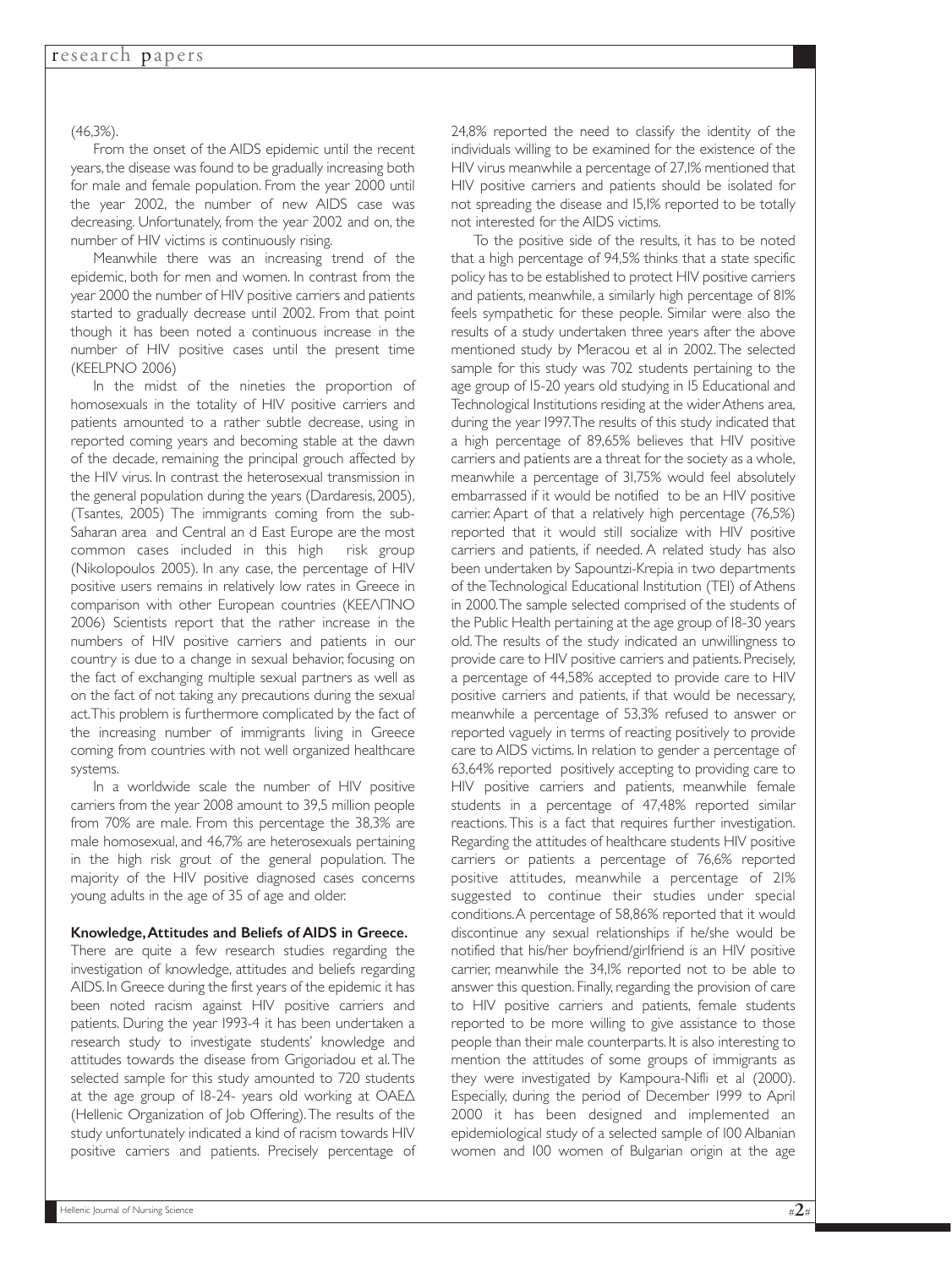group of 17-48 years old. A 59,5% reported to be uninterested for the HIV positive carriers and patients and 27% mentioned that in case they would find out that their sexual partner is an HIV positive carrier, they would abandon him/her.

Additionally, in a relatively recent research study by Katsiardanis et al. (2006) in a representative sample of the population at the age group of 10-65 years old, it is clear that there is a differentiation of attitudes of the general population towards the AIDS victims. Precisely, the 80% of the sample firmly believes that the AIDS patients should be living normally in the society as a whole and should not be kept apart. Meanwhile, a 10% of the sample mentioned that if an HIV positive child carrier, or a child AIDS patient is studying in a school with their own child would transfer their own child study at the same school with the diseased one.Another 10% of the sample reported unable to answer the questions.

The attitudes for the AIDS disease are influenced by the level of relative knowledge.The level of knowledge has been a theme of investigation between the research community. In the above mentioned research study, which was implemented in 13 Educational Technological Institutions in Athens (Merakou, 2002), it has been found that the relative knowledge regarding the disease was adequate. In fact the 72% of the questions regarding the knowledge on AIDS has been answered correctly, even if only the 43,15% of the students reported to have acquired a sufficient amount of knowledge on AIDS. Regarding the sexual behavior is quite sad the fact that a 30% of the sample (especially the male participants) is worried about being infected by the HIV virus due to unsafe sexual behavior in the past, meanwhile the 41,9% of the male sample reported to have multiple casual sexual relationships.The use of condoms has been mentioned to be common among male students in a high percentage of 80% and for female students in a percentage of 56,7%. Interesting is also to mention a 64,8% of female students didn't have any sexual relationships yet. The parameters found to be related to the level of knowledge of the disease are the age group, the gender, the school achievement in terms of good grades and the religiosity. Regarding the attitudes of the sexual bahaviour of the immigrant women in the above mentioned study of Kampoura-Nifli (2000), the sexual life of these women was reported to be intense, monogamous, with the use of condoms only to prevent undesirable pregnancy and usually careless to contact sexually transmitted diseases.

Similar research studies focusing in the general population have been implemented by Kampouraki et al. (2006), in the recent years.The sample has been selected from the visitors of the "Helexpo for Health" exhibition in 2006, and groups of schools for which a seminar has been organized for AIDS. They have disseminated 171 questionnaires to participants at the age group of 16-41 years old. The results of the study were rather not encouraging, since a 19,23% mentioned that very rarely

uses a condom for protection during the sexual intercourse.The denial to use a condom has been justified by the existence of a stable relationship.The absolute use of a condom at all times during the sexual intercourse has been reported by a percentage of 63,6% of the students who completed their studies in secondary education. An additional percentage of 71,4% of youngsters under the age of 18 reported also, that they always use condoms during their sexual intercourse. It is also interesting to mention that the level of knowledge regarding the sexually transmitted diseases is quite low for participants under the age of 18, meanwhile, the age group of 26-35 years old has the highest level of knowledge regarding the sexually transmitted diseases.

Similar results have been found in the research study of Katsiardanis (2006) in a representative sample of people at the age group of 10-65 years old regarding the methods of transmission of the disease. Precisely, a percentage of 15% is not aware that the virus can be transmitted vertically from an infected mother to the child; meanwhile a percentage of 30% believes that the virus can be transmitted via the insects.The same percentage (15%) is not aware that the virus can be transmitted by a common toothbrush.

A similar research study has also been conducted by Detoraki et al (2006). During the study, there have been disseminated 600 questionnaires with close-ended questions, anonymously to 300 participants at the age groups of 26-55 years old and 300 questionnaires of TEI A at the age groups of 18-25 years old. The highest percentage of the response rate were students (18-25 years old), meanwhile the general population group of 26- 55 years old were only 30,5%. More students than the general population reported to be knowledgeable about the disease (p<0,05). Students use condoms in a higher percentage (58,8%) than the general population (48,8%) during their sexual intercourse, at all times. The sample mentioned that generally is not interested to learn about the methods of transmission of the HIV virus, neither about the methods of protection (general population 89%, students 72%). Meanwhile a higher percentage of students (45,2%) rather than the general population (35,1%) reported to be willing to learn more about the new Elisa and the Western blot test to detect the HIV virus. The sense of the risk of contacting the disease is rather low for the general population; meanwhile the students feel a higher risk of contacting the virus if they don't use the appropriate precaution measures. A 72,5% reported to have been in contact with health education material and the percentage of the general population regarding the same issue amounts to 64,1%. Both students and the general population reported that the health education strategies so far adopted by the state are rather insufficient and must be reformed and focused according to the needs of the general population and the high risk groups.A high percentage of both students and the general population of the city of Patras proved to be not interested to learn more about AIDS, with a higher trend among the general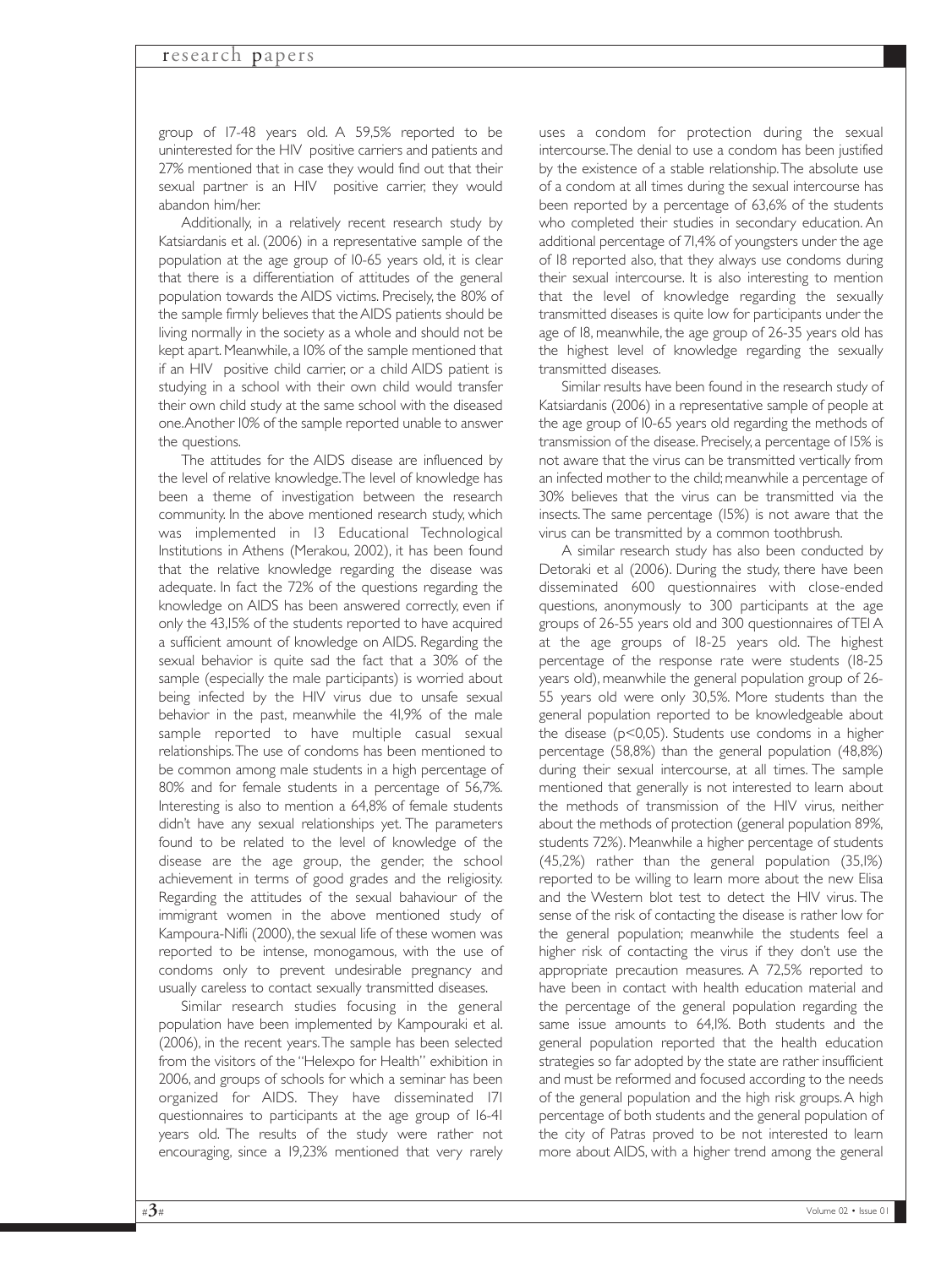population than among the students. This fact indicates a lack of systematic efforts from the part of the health authorities to impart knowledge regarding the AIDS disease.

A similar research study has also been conducted by Botsi (2006) the people calling the hotline "LAIS" during the time period of Summer 2004-Summer 2006. The sample comprised of a number of 376 individuals who during the above mentioned period used the hotline. 189 people called the hotline to ask simple information and 187 called to report a possible contamination by a sexually transmitted disease. The 187 individuals mentioned that they would have possibly contacted the sexually transmitted disease through a sexual intercourse.A 37% mentioned that it did not use a condom during the sexual act.The combination of the age group and the method of transmission of the virus indicated high percentages of contamination by the HIV virus especially for people over 29 years old. Meanwhile, the 8% of the people who called the hotline and had a sexual intercourse with an HIV positive carrier didn't use a condom and a 3% of the people who called the hotline and had an anal intercourse with an HIV positive carrier, did not also use a condom.

Finally, a research study on AIDS has been conducted by Anastasiou et al. There have been disseminated 100 questionnaires to Physicians, nurses and related health personnel, as well as to family members and relatives of children coming to outpatient clinics or children being hospitalized for AIDS, belonging at the age group of 10-65 years ols. Unfortunately, it has been found that even nowadays there is a low level of knowledge regarding AIDS in certain categories of health personnel. Especially, there is a lack of knowledge regarding the prevalence of AIDS and the methods of transmission of the disease.This fact is closely related ( $p=0,05$ ) to the low educational level of certain categories of health personnel. A high percentage (2 out of 3 participants of the study) is confused concerning the contamination of the virus and lethal consequences of the disease regarding the HIV virus as more contagious than the Hepatitis B virus (61%). A percentage of 95% reported as the principal method of transmission the sexual act, meanwhile a 94% answered correctly the question on the detection of the virus in the biological excretions (blood, urine, sudor, pus etc).

To conclude, the investigation of all the above mentioned research studies, there is a general lack of knowledge, either in the population at large or in high risk groups, or even in students and healthcare personnel.This is due to insufficient health education campaigns and health prevention strategies regarding AIDS, adopted by the health authorities.

# **Scope of the Study**

The present study is focused on the investigation of the level of knowledge, attitudes and beliefs of the healthcare students of the University of Athens.This study is keen to analyse the parameters that have an impact on the disease and the role of the health authorities in preventing the

# **Methods**

The study has been conducted with the use of questionnaires.The structure of the questionnaire comprises of four subsections.The first section focuses on demographic data. Precisely the questions included in that section inquire on the gender, age, family status, own educational level, parents' educational level and location of residence. The second section is comprised of a number of questions and the participants are called upon t evaluate their level of knowledge regarding the disease.The third section focuses on questions regarding the sexual behavior of the participants.

# **Results**

The average age of the sample is 22 years (18-42 years, sd=4). The 79% of the sample (N=158) are female and the 21% (N=42) male. Regarding the place of origin of the sample, 27,1% is from Athens and its suburbs (N=52), the 7,3% from Thessaloniki (N=14), the 3,1% from Patras (N=6), the 34,4% from other smaller cities (N=66), the 17,7% from provincial non urban region (N=34) and finally the 10,4% (N=20) outside Greece. Regarding the father's profession, the 15,5% are civil servants (N=30), 13,4% private employees (N=26), spread of the disease. The study used as a representative sample healthcare students, a fact that is of particular interest, because this group of individuals due to their knowledge and experience based on their clinical practice are expected to be more sensitized regarding the disease.

The fourth section focuses on questions regarding the attitudes towards HIV positive carriers and patients. Precisely, the questions are focused on investigating the role of the family and friends in accepting HIV positive carriers and patients. Finally, the fifth section refers to the attitudes regarding the role of the health authorities to prevent the spread of the epidemic.

The questionnaire was given to 200 undergraduate and graduate students of the University of Athens.The statistical analysis has been performed with the use of the Statistical Package SPSS version 13.

29,9% have private enterprises (N=58),8,2% farmers (N=16), 6,2% are physicians/healthcare professionals (N=12), 9,3% tutors (N=18), 3,1% military officers (N=6), 4,1% labor workers (N=8). The majority of the sample mothers are housewives (43,8%, N=84), the 8,3% of the cases are civil servants (N=16), 13,5% (N=26) are private employees, the  $10,4\%$  (N=20) have free enterprises, the 8,3% (N=16) are physicians/related health personnel, the 7,3% (N=14) are tutors, the  $2,1\%$  (N=4) are labor worker and the 6,3% (N=12)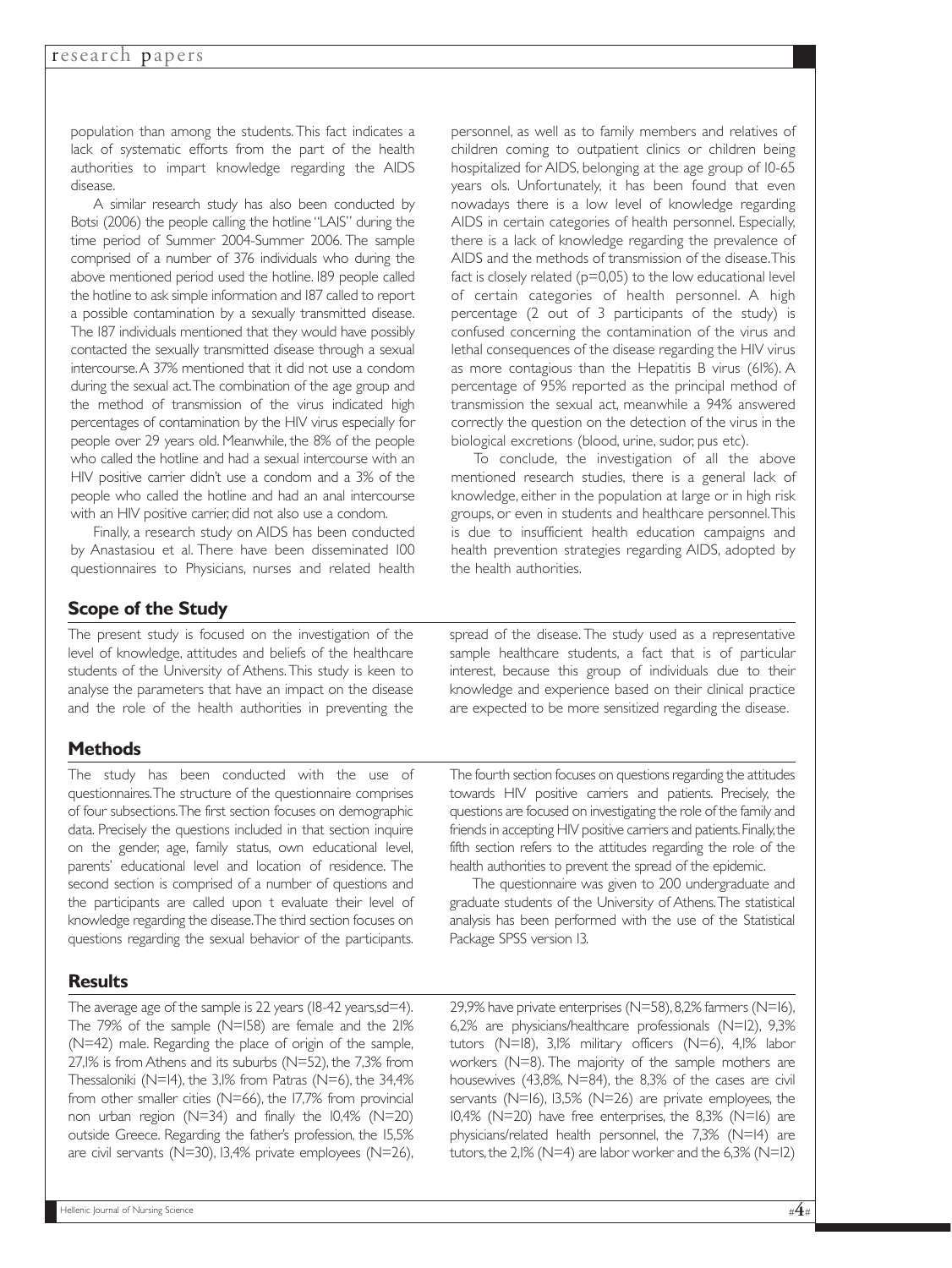are pensionates. In regard to the family status of the sample, the 98% are single and 2% are married, a fact that is expected, due to the young age of sample. Regarding the family status of the sample parents, the 89,8% (N=176) are married, 6,1% (N=12) are divorced and 4,1% (N=8) are widows.With regard to the father's educational level, 21,4% have completed elementary education (N=42), the 7,1% have completed secondary education (N=14), the 27,6% have completed Lyceum-TEE (N=54), the 11,2% have completed the tertiary education (N=22) and 32,7% (N=64) are University graduates. Finally, regarding the mother's educational level, the 14,1% have completed the elementary education (N=28), the 15,2% have completed secondary education (N=30), the 36,4% have completed Lyceum-TEE (N=72), the 13,1% have completed the tertiary education (N=26) and 21,2% (N=42) are University graduates.

#### Knowledge on AIDS

Regarding the self-education of the knowledge on AIDS the results of the study indicated that 5,1% (N=20) mentioned to be poorly informed as far as the methods of transmission are concerned, the 52% (N=104) mentioned to be sufficiently informed on AIDS and the 42,9% mentioned to be thoroughly informed on AIDS. Meanwhile none of the students reported ignorance on the methods of transmission of the disease.

Regarding the knowledge of the clinical symptoms of the disease, a relatively high percentage (30,3, N=60) reported to be poorly informed, meanwhile the 49,5% (N=98) and the  $20,2(N=40)$  reported sufficiently and thoroughly informed respectively.

Similarly, for the laboratory findings it has been found that more than half of the sample is poorly or never informed. Precisely, 11.1% reported never informed (N=22), (46,5%) poorly informed (N=92), 37,4% sufficiently informed (N=74), meanwhile only 5,1%(N=10) reported thoroughly informed.

Regarding the level of knowledge on the social consequences of the disease, the 27% reported thoroughly informed (N=54), the 55% (N=36) reported poorly informed.

As far as the therapeutical treatment of the disease is

#### Field of knowledge (self evaluation) Methods of transmission Clinical symptoms Laboratory findings Social Consequences Therapeutical Treatment Outcomes of the disease **Thoroughly** informed 42,9% (Ν=76) 20,2% (Ν=40) 5,1% (Ν=10) 27% (Ν=54) 9% (Ν=18) 15% (Ν=30) Total ignorance - 1% (Ν=2) 11,1% (Ν=22) - 5% (Ν=10) - Poorly informed 5,1% (Ν=20) 30,3% (Ν=60) 46,5% (Ν=92) 18% (Ν=36) 34% (Ν=68) 22% (Ν=44) Sufficiently informed 52% (Ν=104) 49,5% (Ν=98) 37,4% (Ν=74) 55% (Ν=110) 52% (Ν=104) 63% (Ν=126)

### **Table1: Self-evaluation on the level of knowledge of AIDS**

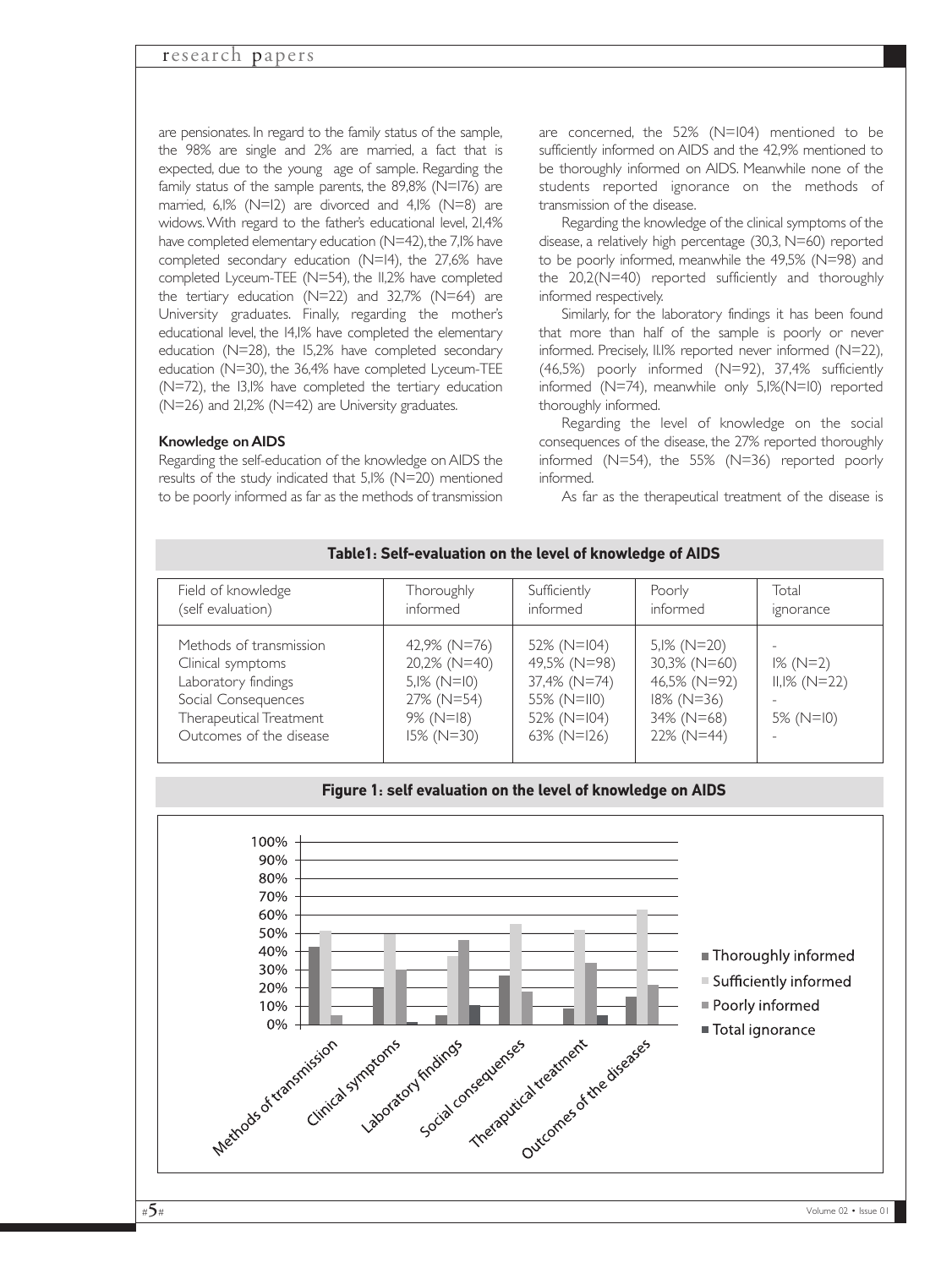concerned the 5% (N=10) of the sample reported to be never informed, the 34% (N=68) reported to be poorly informed, the 52%(N=104) reported sufficiently informed and finally the 9%(N=18) reported thoroughly informed.

The last question of this section is concerning with the self-evaluation of the students regarding the level of knowledge on the outcome of the disease.The 22% of the students reported to be poorly informed (N=126), the 15% reported to be thoroughly informed (N=30) , meanwhile none of the students reported ignorance on the subject.

#### **Attitudes**

Regarding the use of a condom during the sexual act, the 74,2% reported a continuous usage (n=144), 21,6% reported to sometimes use condoms (n=42) meanwhile a percentage of 4,2% reported to use a condom rarely or none of the times during the sexual intercourse (n=8). Only 10 participants mentioned to use other measures of protection, especially contraceptives (n=6), as well as interrupted sexual intercourse (n=4). Regarding the number of sexual partners during the last year, the 19,2% reported not to have any sexual partner at all, the 66,7% to have two sexual partners (n=132), the 10,1% three to five sexual partners (n=20), and 4% to have over five (n=8).

Regarding the acceptance of an HIV positive carrier in the family, the 41% (n=82) reported that they would definitely accept such an individual at home, the  $49\%$  (n=98) reported that they would rather try to accept such a person in the family, the 8% (n=16) reported that they would only in some cases accept such an individual in their home environment, and only four participants reported that they would never accept such a person in the family.As far as it concerns the acceptance of an AIDS patient in the family,the 39,4% (n=78) reported that they would definitely accept such a person in their home environment, the  $41,4\%$  (n=82), reported that they would rather accept such a patient in the family, the 14,1% (n=28) reported that they would rather accept such a person in the family environment and 5,1% (n=10) reported negatively.

As far as it concerns the acceptance of an HIV positive carrier in a friendly social environment, the 34% (n=68) reported that they would definitely accept such a person, the 55% (n=110) mentioned that they would rather accept such an individual and the 10% (n=20) reported rather not. Finally, only two participants in the study reported negatively.

Regarding the acceptance of an AIDS patient in a friendly social environment, the 29,9% (n=58) reported that they

# **Figure 2: frequency of a condom use** Ralery - Never  $4%$ Sometimes 22% **Always** 74%

would definitely accept an AIDS patient.The 48,5% (n=94) reported that they would rather accept such a person, the 18,6% (n=36) reported rather not and finally the 3,1% (n=6) reported negatively.

Interesting, proved also to be the results to the question of the provision of care to an AIDS patient, based on a positive or negative choice of the participants. The 33% (n=66) reported that they would definitively provide care to an AIDS patient, the 47% (n=94) reported rather positively, the 16% (n=32) reported rather negatively. Meanwhile, 4% (n=8) of the participants reported absolutely negatively.

Fascinating are also the results to the question regarding the beliefs of the students as far as the role and the policies adopted by the state to prevent the spread of the disease are concerned. More than 80% reported that the strategies implemented so far for the AIDS prevention proved to be insufficient. Precisely, 20,4% reported that the strategies adopted by the state proved to be inadequate, the 18,3% reported that the policies implemented by the health authorities isolate outside the society the HIV positive carriers and patients, the 16,1% mentioned that the role adopted by the state to combat the AIDS epidemic is rather insufficient, meanwhile the 19,4% reported that the overall strategies implemented so far by the state had a rather negative impact regarding the adoption of protective measures against the AIDS disease.

#### **Discussion**

The health students, participants of the study, seem to be adequately informed on the methods of transmission of the AIDS virus, meanwhile, a rather small percentage (5,1%) seems to be poorly informed on the subject matter. In contrast, regarding the knowledge on the clinical symptoms of the disease, only one to five participants reported to be thoroughly informed, with the majority of the sample to be sufficiently informed, meanwhile, one to three reported to

be poorly informed. Even higher is the percentage of the participants who reports poorly informed about the laboratory findings of the disease, with almost half of the sample to report totally uninformed on the subject matter.

Regarding the social consequences of AIDS,four out of five participants report to be sufficiently or even thoroughly informed on the multiple social consequences of the disease, meanwhile, regarding the therapeutical treatment of the